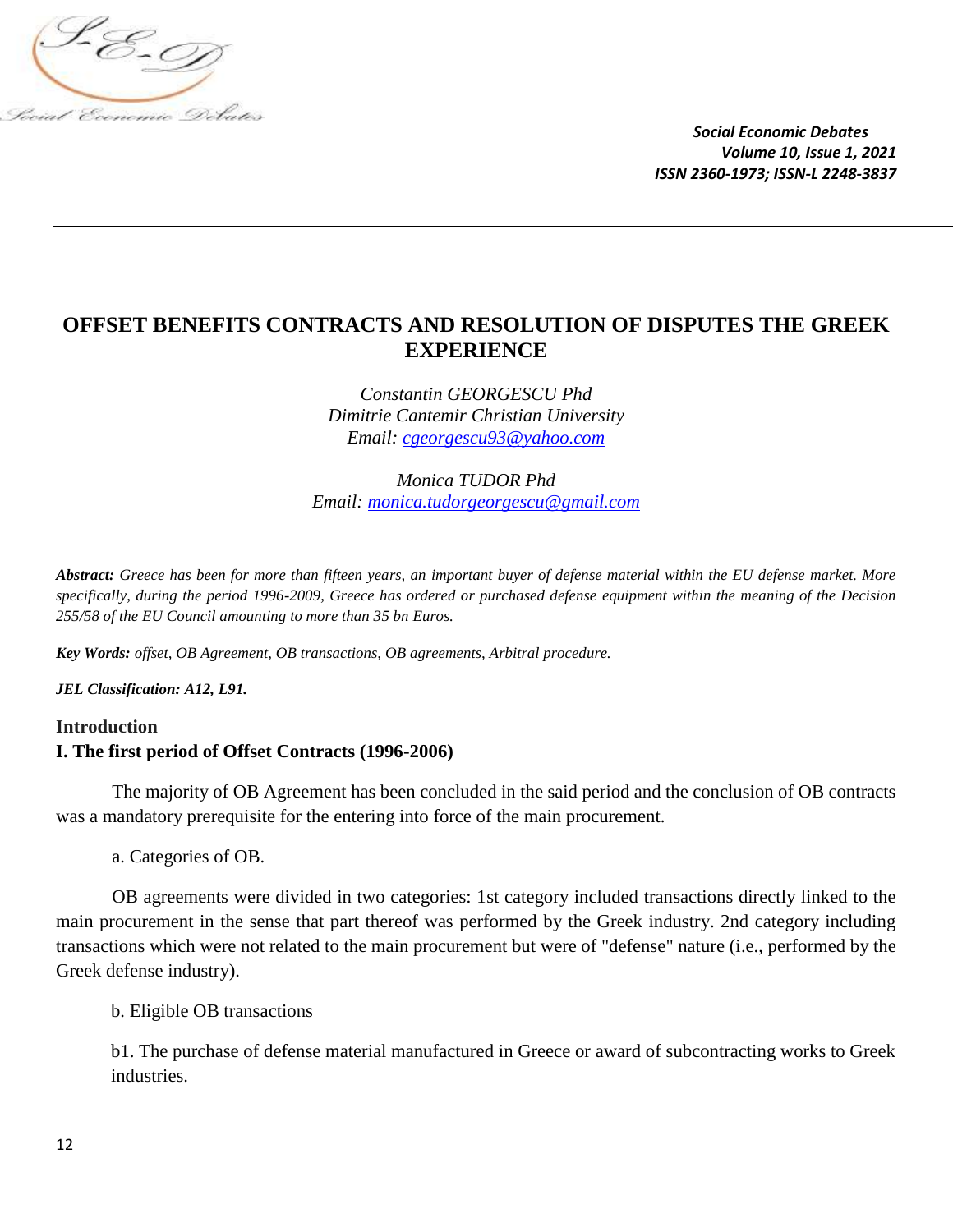

b2. The production within the Greek territory of complete products and/or of components of defense equipment. It is possible to include in such transaction the contribution of the foreign supplier in the investment for the establishment in Greece of a production unit for the manufacturing of such material. b3. Direct investment in Greece by importing funds in Greece in order either to cover the share capital increase of an existing entity or the contribution for the establishment of a new company. b4. The granting of equipment to the state owned industries.

b5. The granting of equipment and/or the rendering of services free of charge to the Hellenic Armed Forces, including defense material, software and in general material of critical importance for the Ministry of Defense.

c. The Crediting Method The formula for the OB Crediting is of the following form:

 $C = N x V$ , N is the coefficient (multiplier), V is the value of the transaction (b1 to b5 above) as evidenced by the invoices and other documents issued by the Greek industry and/or the entities implementing the OB obligation of the supplier.

d. The Coefficients The Coefficients vary and depend on the importance of the OB transaction. More specifically, the transactions under:

- d1. are multiplied by
- d2 the maximum multiplier is

d3 the maximum multiplier is 8 and if the investment is implemented in specific areas it may become 12 d4 the maximum multiplier is 10

d5 the maximum multiplier is 12 if the Greek industry participates in the performance of the transaction.

It should be noted that most of the pending OB obligations of suppliers of the Hellenic Ministry of Defense are subject to the aforesaid rules. The credit value of the OB of the period 1996-2006 that have not been performed amount to approximately 1,5 bn Euros. Pursuant to the Law 4376/2016, the suppliers of the HMOD have a chance to fulfil their OB obligations arising under OB agreements concluded in the period 1996-2006 by replacing them with new eligible transactions. The aforementioned guidelines ruling the OB transactions of the period 1996-2006 will apply if there is a replacement of unfulfilled transactions in the sense of the Law 4376/2016 as discussed below.

### **II. The Second period of OB Contracts**

The majority of OB Agreement has been concluded in the said period and the conclusion of OB contracts was a mandatory prerequisite for the entering into force of the main procurement.

#### **a. Categories of OB**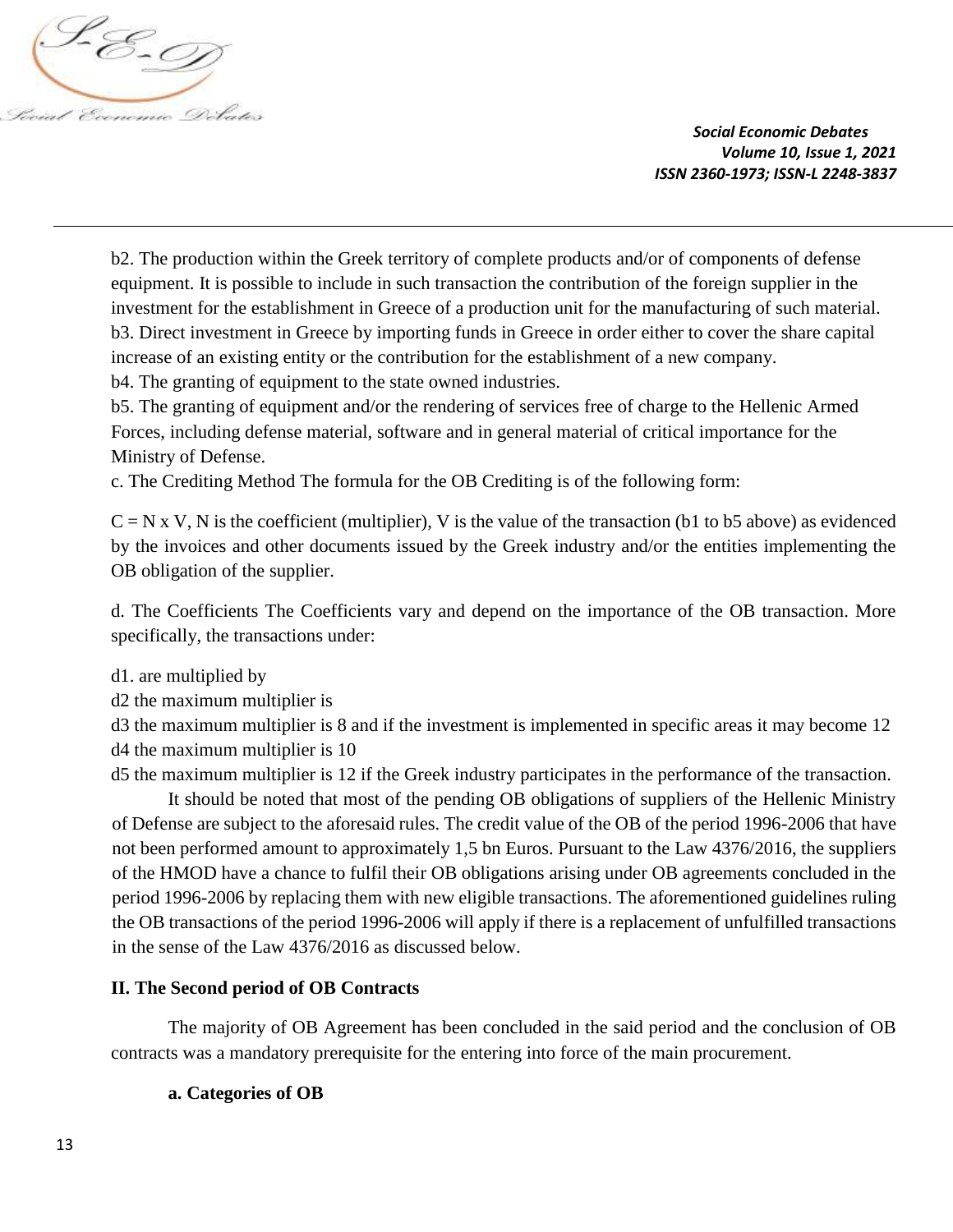

OB agreements were divided in two categories: 1st category included transactions directly linked to the main procurement in the sense that part thereof was performed by the Greek industry. 2nd category including transactions which were not related to the main procurement but were of "defense" nature (i.e., performed by the Greek defense industry).

## **b. Eligible OB transactions**

b1. The purchase of defense material manufactured in Greece or award of subcontracting works to Greek industries.

b2. The production within the Greek territory of complete products and/or of components of defense equipment. It is possible to include in such transaction the contribution of the foreign supplier in the investment for the establishment in Greece of a production unit for the manufacturing of such material.

b3. Direct investment in Greece by importing funds in Greece in order either to cover the share capital increase of an existing entity or the contribution for the establishment of a new company.

b4. The granting of equipment to the state owned industries.

b5. The granting of equipment and/or the rendering of services free of charge to the Hellenic Armed Forces, including defense material, software and in general material of critical importance for the Ministry of Defense.

## **c. The Crediting Method The formula for the OB Crediting is of the following form:**

 $C = N x V N$  is the coefficient (multiplier) V is the value of the transaction (b1 to b5 above) as evidenced by the invoices and other documents issued by the Greek industry and/or the entities implementing the OB obligation of the supplier.

## **d. The Coefficients The Coefficients vary and depend on the importance of the OB transaction. More specifically, the transactions under:**

d1 are multiplied by 4

d2 the maximum multiplier is 4

**d**3 the maximum multiplier is 8 and if the investment is implemented in specific areas it may become 12 d4 the maximum multiplier is 10

d5 the maximum multiplier is 12 if the Greek industry participates in the performance of the transaction It should be noted that most of the pending OB obligations of suppliers of the Hellenic Ministry of Defense are subject to the aforesaid rules. The credit value of the OB of the period 1996-2006 that have not been performed amount to approximately 1,5 bn Euros. Pursuant to the Law 4376/2016, the suppliers of the HMOD have a chance to fulfil their OB obligations arising under OB agreements concluded in the period 1996-2006 by replacing them with new eligible transactions. The aforementioned guidelines ruling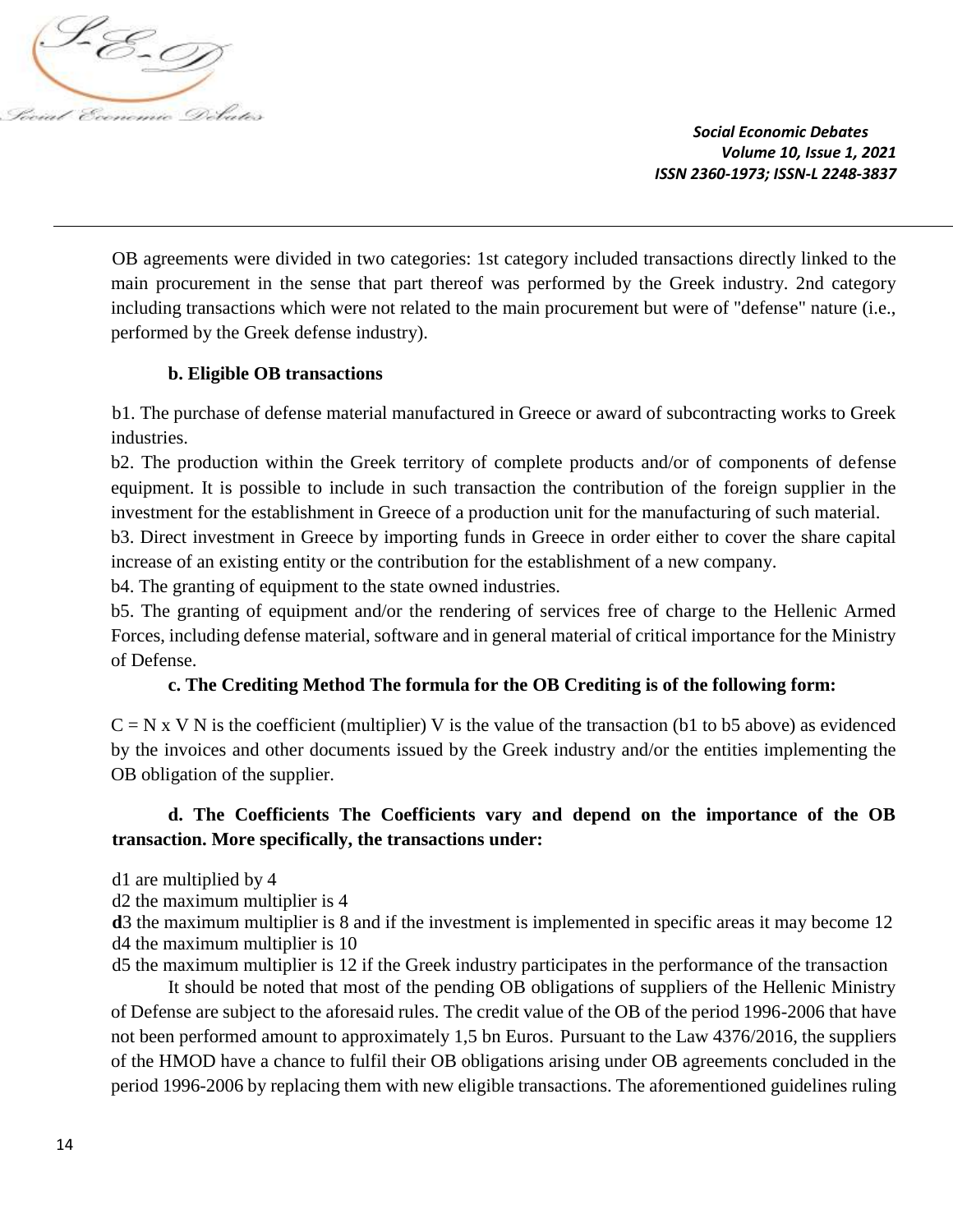

the OB transactions of the period 1996-2006 will apply if there is a replacement of unfulfilled transactions in the sense of the Law 4376/2016 as discussed below.

### **II. The Second period of OB Contracts**

OB Contracts concluded in the period 2006-2011 were ruled by the Law 3433/2006 and the Ministerial Decisions 121080/21-12-2006 and 248298/8-7-2008 of the HMOD. The eligible OB transactions were as follows:

1. Development of products by the local industry.

2. Manufacturing of new material by the local industry.

3. Purchase of defense material manufactured by the Greek industry.

4. Granting of defense material to the HMOD 5. Support of Civilian Tasks of the HMOD

#### **III. The period after 2011**

In 2011, Greece has transposed the Directive 2009/81/EU into Greek Law and OB are neither requirements for the effectivity nor part of the evaluation of defense procurements.

#### **IV. Pending OB Obligations**

A significant number of OB contracts concluded in the period 1996-2006 have expired and the suppliers have not fulfilled the totality of the OB transactions included therein. Greece has recently issued a new Law, namely L. 4376/2016 giving a second chance to Defense Material Suppliers to fulfil their OB obligations without being subject to any penalties.

Pursuant to the new law (article 3 of Law 4376/2016) the following actions must be taken by any interested party for the settlement of unfulfilled OB contracts:

a. The interested party must notify to the General Directorate for Defense Investments and Armaments ("GDDIA") its intention to be subjected to the provisions of the new law;

b. Following such notification, which is not binding, the GDDIA shall inform the interested party of the extent of its outstanding obligations;

c. The interested party must then submit to the GDDIA, within four (4) months, a proposal for a new OB contract in order to fulfil its outstanding obligations. Within 3 months from the submission of the interested party's proposal the Minister of Defense will decide whether the proposal is accepted following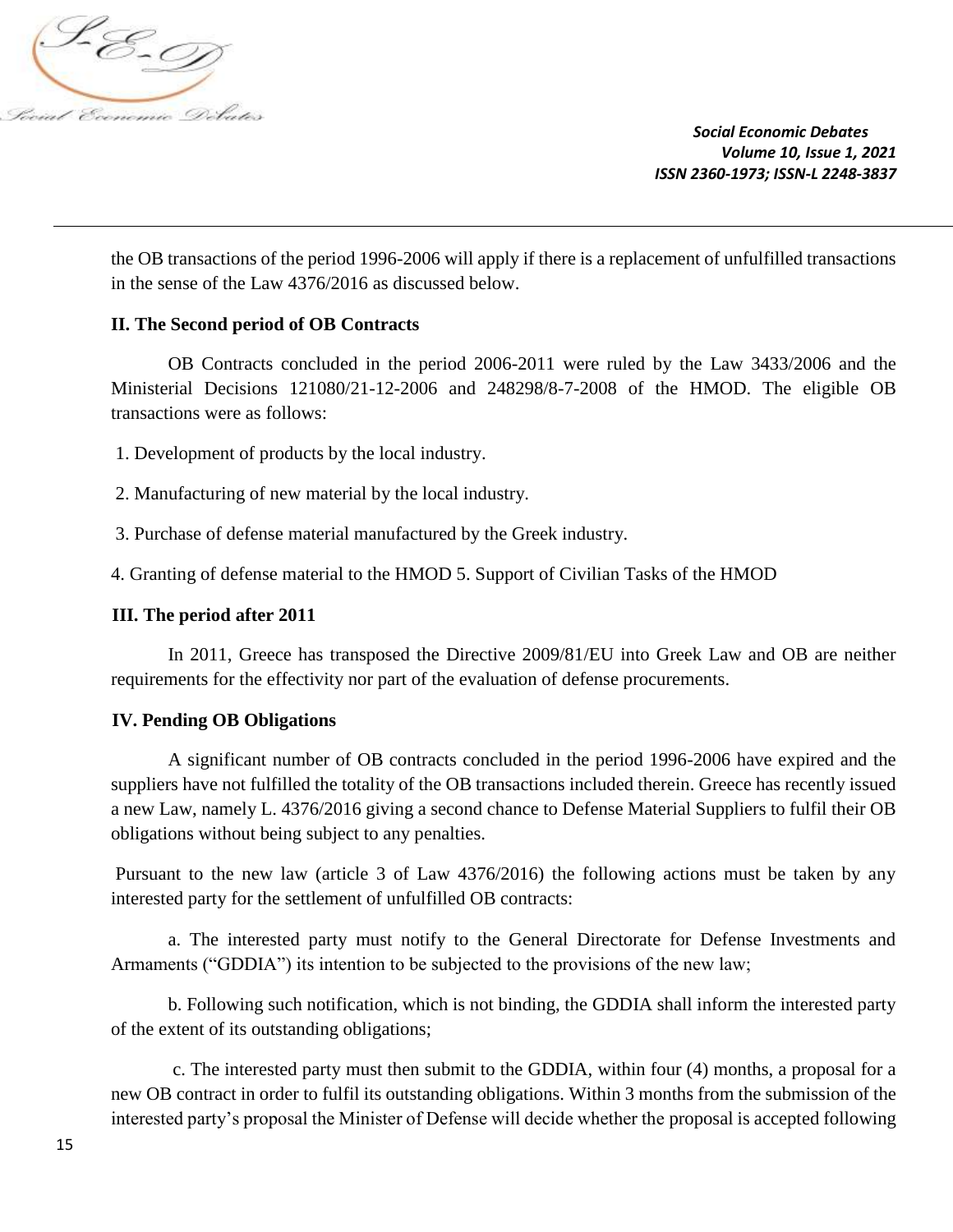

an opinion by GDDIA. Companies which have outstanding OB obligations and do not reach a settlement (i.e. sign a new OB contract) under this new law, will be subject to the penalties set out in the OB contracts, usually amounting to 10% of the unfulfilled credit value. Given that the expression of interest to be subjected to the provisions of this new law is not binding, companies may want to consider declaring their interest if only for the purpose of being informed of the exact obligations that are deemed unfulfilled by the Greek State. This will allow the assessment of the amount of penalties to be imposed in case a settlement is not reached.

In addition to the above, we would like to draw your attention to the following issues: a. Any new OB contract will be governed by Greek law and any disputes arising thereunder shall be settled by the Greek courts. The new law explicitly forbids the recourse to arbitration.

b. The proposal to be submitted for new OB contracts must follow the same rules as the initial OB contract apart from the coefficients which may not be greater than six. More specifically for OB transactions which do not include the delivery of items the maximum coefficient is four (4) and if deliveries are included the coefficient is six (6).

### **V. Pros and Cons of the new Law**

The advantage is the avoidance of the recall of the letter of guarantee deposited to the HMOD for the good performance of the OB obligations. The main disadvantage is the abolishment of Arbitration. As discussed below, in accordance with my experience disputes arising either under defense contracts or under OB contracts associated with main procurements have been resolved in a very effective manner by International Arbitration.

The Greek Government honours the Arbitral Awards issued on the said disputes and this is an additional evidence of the effectivity of the Arbitral procedure which should not be abolished. Regular Greek Courts are not familiar with the technical issues and the complexity of defense material and the time that will be requested in order to reach an irrevocable decision may exceed ten (10) years period.

In view of the foregoing it is doubtful the outcome of the new attempt of the Greek Government to replace the unfulfilled OB transactions with new OBs. Moreover it is doubtful whether the Greek industry is in a position to manufacture the defense material that the foreign industry will request as a replacement of the unfulfilled Obs.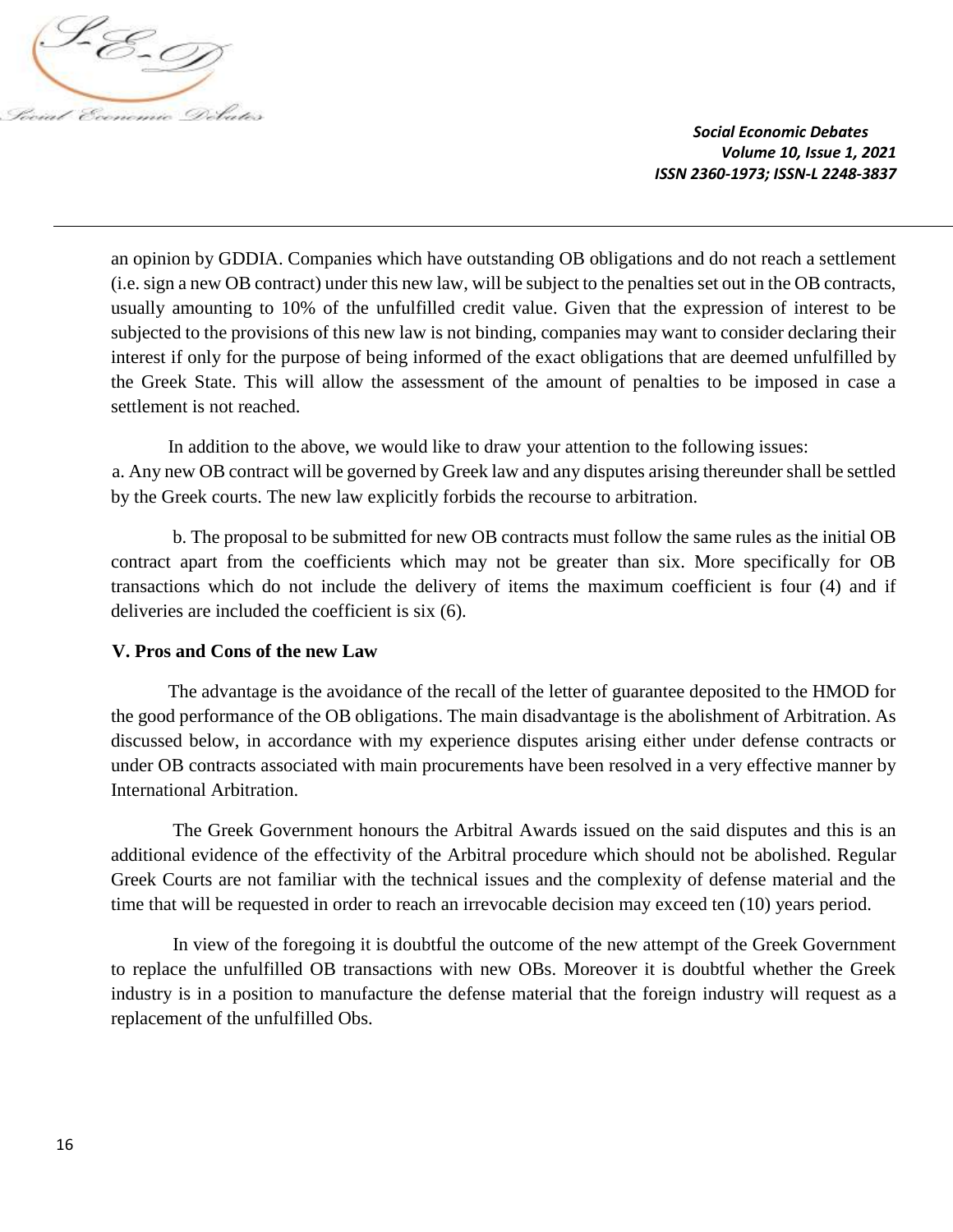

### **VI. Disputes-Arbitration**

A common dispute between the Suppliers of Defense Material and the Hellenic Ministry of Defense in connection with the OB agreements arises from the failure of the Greek industries to fulfil their contractual obligations. More specifically, there are many examples where the local industry has undertaken to perform part of the main procurement by virtue of an agreement with the supplier. Such transaction has been considered as eligible OB in the OB contract of the said supplier with the HMOD. In case that the Greek industry fails to perform or fails to deliver the items in a timely manner, the Supplier is subject to penalties in the main contract as well as in the OB agreement.

If the OB agreement expires, the HMOD imposes liquidated damages amounting to 10% of the credit value of the unfulfilled OB obligation. The HMOD does not accept as an excuse the fact that the non-performance is attributable exclusively to the local industry and imposes penalties on the Supplier as if the latter were fully responsible for the non-performance. We have also experienced the refusal of the HMOD to replace unfulfilled OBs even though the obligor notified the HMOD on the failure of the local industry to perform prior to the expiration of the OB agreement.

Even if the local industry which fails to perform the OB transaction is a State owned entity, the HMOD's attitude is that the Supplier (i.e. obligor of OB) is liable towards the HMOD for such failure. The penalty agreed in the OB contract, usually amounts to 10% of the unfulfilled OB credit value and it is imposed even if the obligor were not in default in connection with such failure or even if it requested a replacement of the unfulfilled OB in a timely manner.

In such cases, the recourse to arbitration is inevitable and according to our experience the Arbitral Court (mainly in ICC arbitrations) either reduces drastically the imposed penalty on the grounds of Section 409 of the Greek Civil Code providing that: "If the penalty agreed upon is disproportionately large it shall at the request of the debtor be reduced by the Court to the appropriate extent. Any agreement to the contrary shall not be valid", or fully releases the obligor in case the HMOD remained silent in the application for replacement.

It is my determination from at least ten ICC arbitrations where our Firm was engaged (e.g. ICC 15960/GZ, ICC 13477/AVH, ICC 14099/AVH, ICC 15919/GZ, ICC 18316/GZ, ICC 20824/GZ) that the ICC Arbitration clause which is included in most OB contracts concluded in the period 1996-2006, constitutes a protection of the suppliers from the aforesaid formalistic application of penalties by the HMOD.

The "settlement" of pending OB obligations proposed in the new law discussed hereinabove under par. V, sets out that the resolution of disputes is effected by regular Greek Courts. This change of